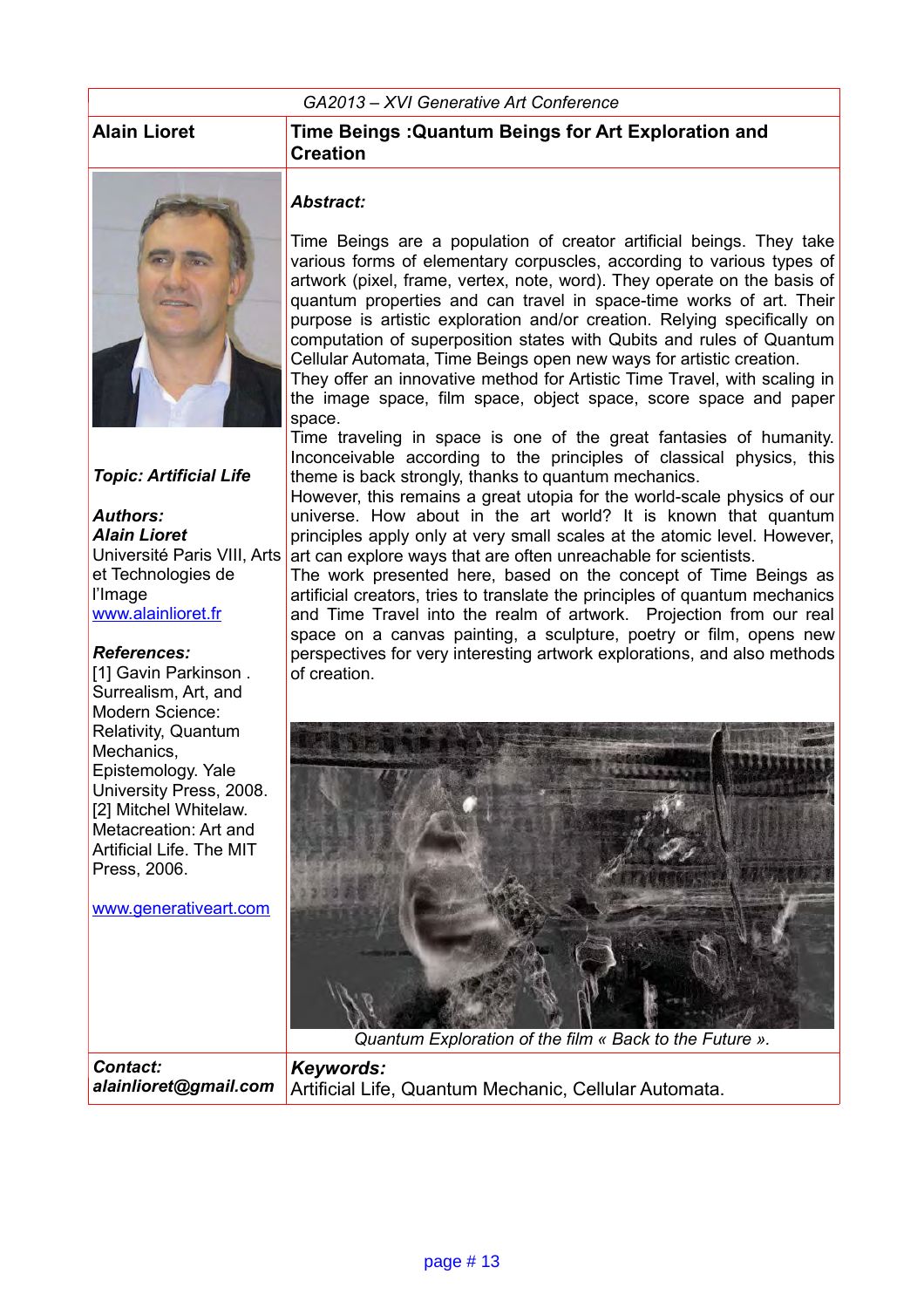# **Time Beings.**

# **Quantum Beings for Art Exploration and Creation**

**Alain Lioret.** *Arts et Technologies de l'Image. Université Paris VIII www.alainlioret.fr e-mail: alainlioret@gmail.com*

## **Abstract**

Time Beings are a population of creator artificial beings. They take various forms of elementary corpuscles, according to various types of artwork (pixel, frame, vertex, note, word). They operate on the basis of quantum properties and can travel in space-time works of art. Their purpose is artistic exploration and/or creation. Relying specifically on computation of superposition states with Qubits and rules of Quantum Cellular Automata, Time Beings open new ways for artistic creation.

They offer an innovative method for Artistic Time Travel, with scaling in the image space, film space, object space, score space and paper space.

## **Introduction**

Time traveling in space is one of the great fantasies of humanity. Inconceivable according to the principles of classical physics, this theme is back strongly, thanks to quantum mechanics. [1].

However, this remains a great utopia for the world-scale physics of our universe. How about in the art world? It is known that quantum principles apply only at very small scales at the atomic level. However, art can explore ways that are often unreachable for scientists.

The work presented here, based on the concept of Time Beings as artificial creators, tries to translate the principles of quantum mechanics and Time Travel into the realm of artwork. Projection from our real space on a canvas painting, a sculpture, poetry or film, opens new perspectives for very interesting artwork explorations, and also methods of creation.

### **Theories of Quantum Mechanics**

In the early  $20<sup>th</sup>$  century, in the field of the infinitely small, Max Planck invented the Quanta Theory including the famous length  $(10^{-35})$  m and time  $(10^{-43})$  seconds) constants, which remain barriers. Since then, Quantum Mechanics has become very popular.

In the scientific community, we have seen the famous theoretical battle between Einstein and Niels Bohr about the uncertainty principle enunciated by Heisenberg [2], and many other in-depth discussions about disturbing statements of this Quantum Theory, which go against general relativity. The paradox of Schrödinger's Cat is at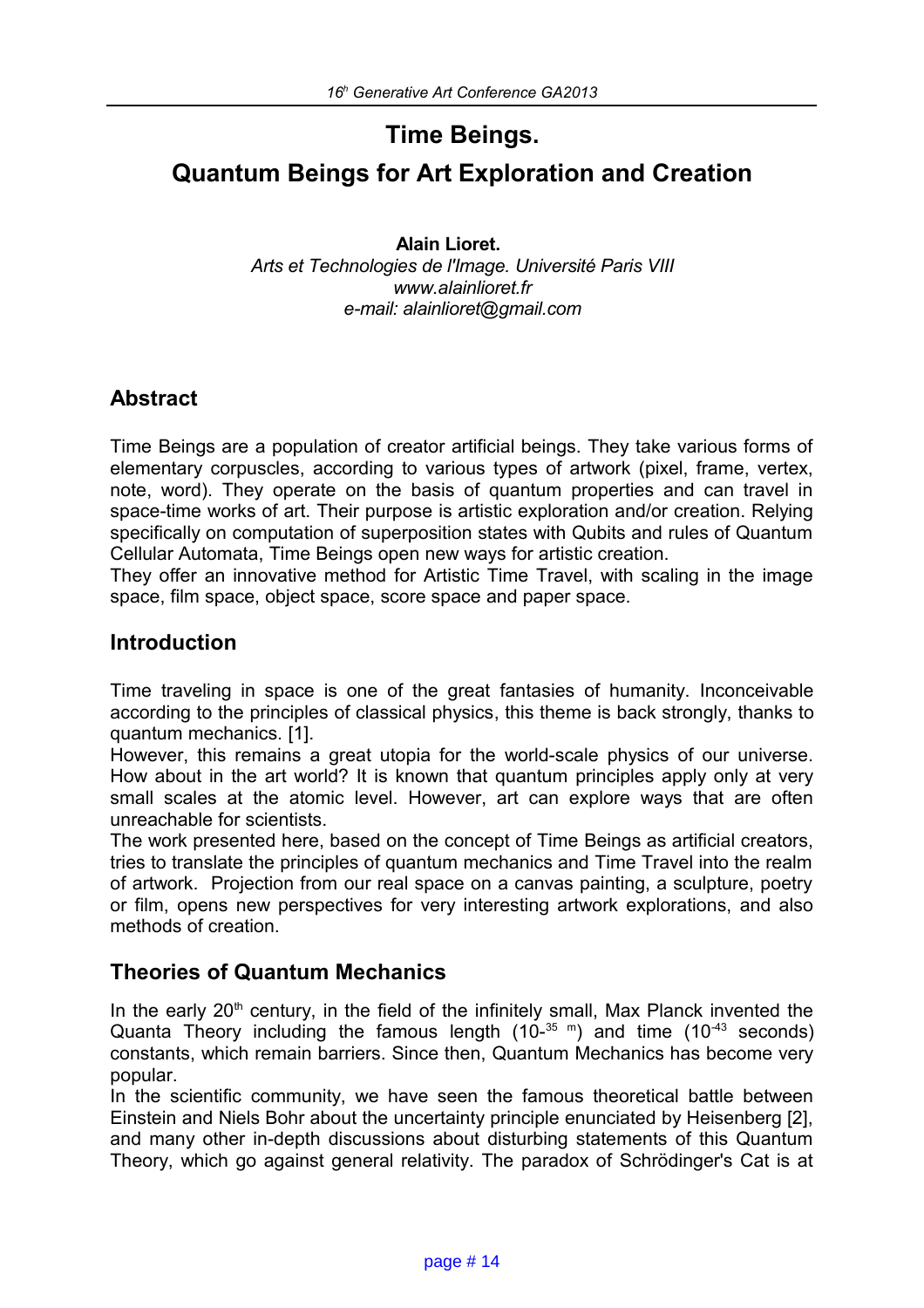the center of these issues. [3].

The principles of Quantum Mechanics have had a great influence on art since the beginning of the 20th century, and they have inspired many artists and writers.

## **Context: Art, Time Travel and Quantum Mechanics**

Time Travel and Quantum Mechanics have been used in many pieces of art in the past artistic history. Here are some major examples:

The theme of time travel appeared very early in literature. Before publishing his famous novel, *The Time Machine*, in 1895 (adapted for the movie screen for the first time by George Pal in 1960), HG Wells published *The Chronic Argonauts*, in 1888, and Mark Twain published his satire *A Connecticut Yankee in King Arthur's Court*, in 1889 (Adapted for the screen in 1921). Since then, many other authors have used the theme of time travel.

Time travel and wormholes as quantum alternatives have often inspired artists, including filmmakers. Among the most famous works, we can mention: *Planet of the Apes* (by Franklin J. Schaffner in 1968), the *Back to the Future* trilogy (Robert Zemeckis, 1985-1990), *Star Trek IV: The Voyage Home* (1986, by Leonard Nimoy) and more recently, *Men in Black 3* (2012).

Here we cannot make a list of all the artists who are interested in the theme of time, nor those whose artistic pieces have links with physics. The excellent book by Leonard Shlain, "Art & Physics" [4] gives a good comprehensive overview of this field.

We note the admirable work of Claude Monet, and his temporal versions of Rouen Cathedral, but also his extensive research in the quest for other dimensions.

Cubists, such as Picasso, produced paintings where one can see all facets of an object at the same time, in the same artistic space. Also, Marcel Duchamp used to say:

"*I was thinking of art in a broader perspective. We were discussing altogether fourth dimension and Euclidean geometry. These were amateurs' points of view ... But, despite all our mistakes, these new ideas freed us from the conventional language – from our coffee shop platitudes.* "[4].



*Figure 1: Marcel Duchamp. [Nude Descending a Staircase, No. 2](http://en.wikipedia.org/wiki/Nude_Descending_a_Staircase,_No._2) (1912). Oil on canvas. 57 7/8" x 35 1/8". [Philadelphia Museum of Art.](http://en.wikipedia.org/wiki/Philadelphia_Museum_of_Art)*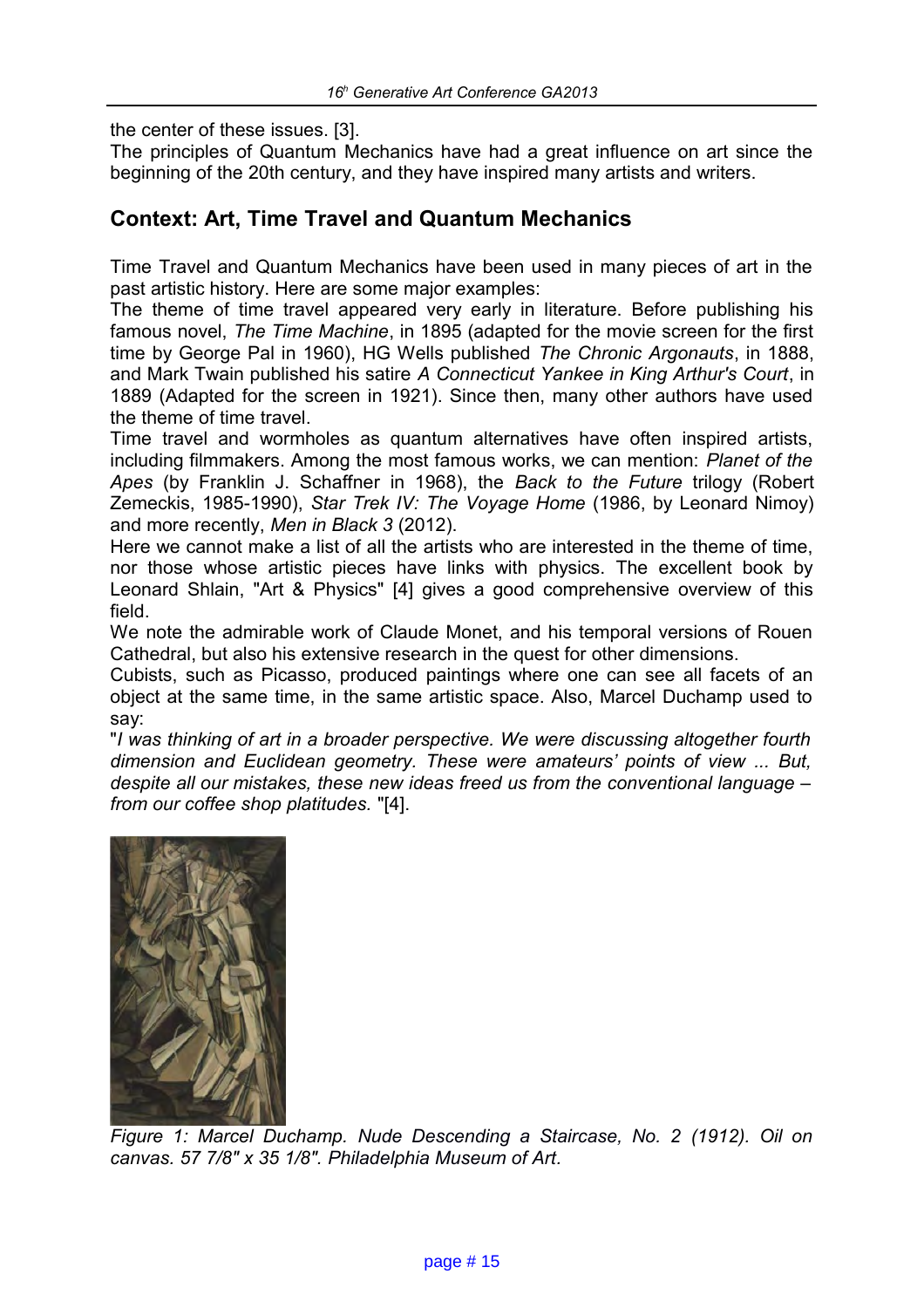The work of the Italian Futurists, such as the Nude Descending a Staircase by Duchamp and the Surrealists (including for example *Figure Pandynamique* by Wolfgang Paalen, one of the major surrealist quantum works) was also strongly influenced by quantum mechanics [5].

Meanwhile, the search for a fourth dimension in art was superbly analyzed in the works of Linda Dalrymple Henderson [6] (a great specialist about study of the cultural history of the "fourth dimension") and Tony Robbin [7] (a pioneer in the computer visualization of four dimensional geometry) in particular.

Artists such as Julian Voss-Andreae, who implemented Quantum Theory in the field of sculpture [9], Lynden Stone [10] author of quantum installations, and Servant-Ermes, a French painter, based much of their art on quantum theory.

Quantum physics has also inspired many scientists to create artistic images. These artists include Eric J. Heller, who made beautiful pictures based on quantum theory and wrote many papers [8] (well known for his work on time dependent quantum mechanics, and also for producing digital art based on the results of his numerical calculations).



*Figure 2: Quasi Quasi. © Eric J. Heller.*

Finally, the Quantum Aesthetics Group, established in 2000 by Gregorio Morales, set up quantum principles as guides to creation. [11] One of the major artists of the group, the Spanish painter Xaverio, is known for his quantum art, including the series *Petrales*. While this group, which is mainly composed of authors, used quantum principles as metaphors in their creations, Morales and his friends are at the heart of deep thinking. The artwork done here with Time Beings is obviously closer to their theory.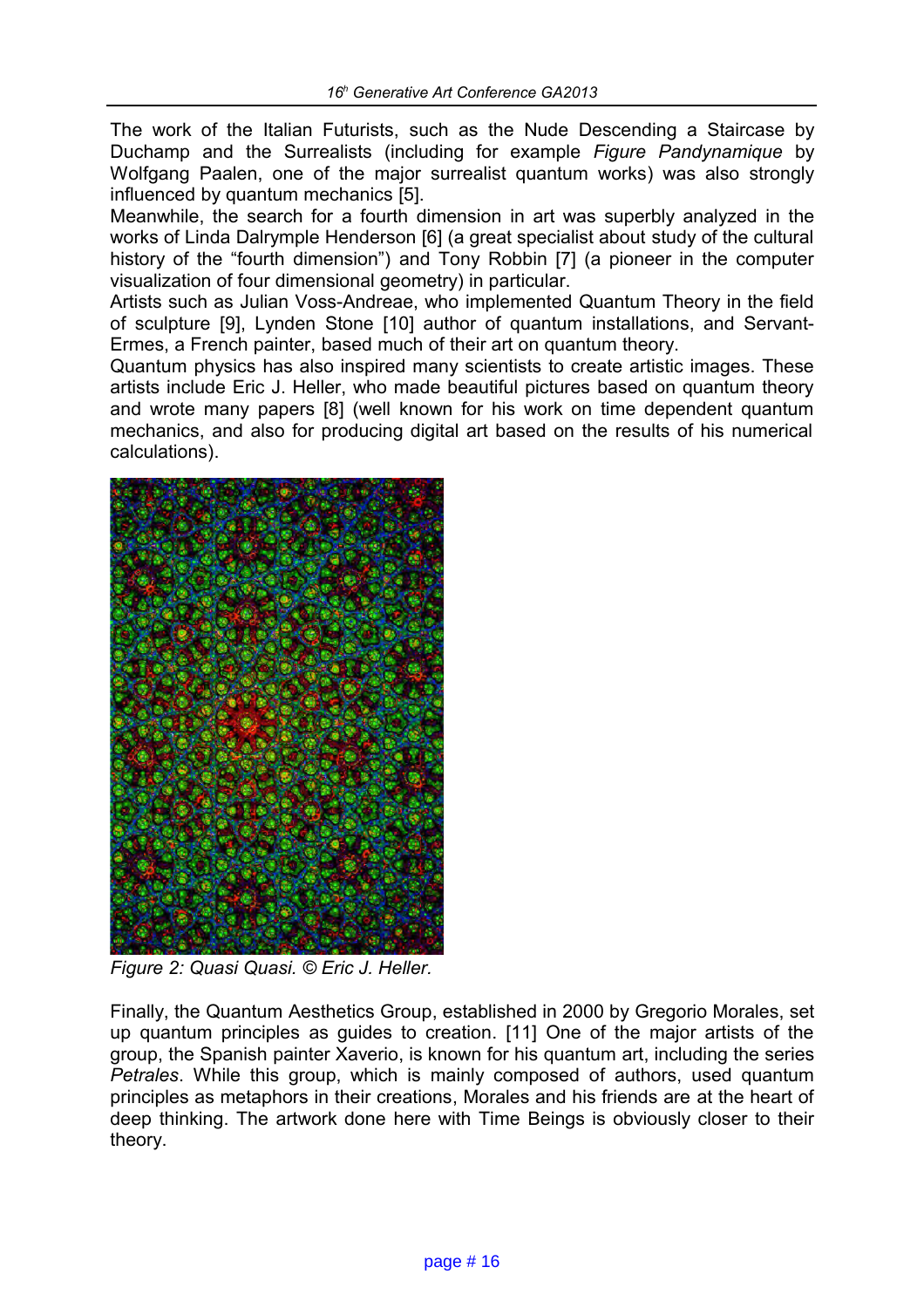## **Tools for Time Travel**

The quantum theory is an important tool to enable travel in what is often called the fourth dimension, which is Time. It is especially an important part of the functioning of wormholes [1], which can help build bridges in space-time.

Moreover, in his manifesto for the quantum aesthetic, Gregorio Morales [12] gives an interesting list of quantum principles that can be applied to art. Among these, we have selected the following list:

- The Principle of Complementarity: a corpuscle is sometimes a wave, sometimes a particle.
- The Principle of Uncertainty: It is not possible to determine the position and the momentum of a particle through a single measurement.
- The Schrödinger Paradox: The observer modifies the experiment with his observations.
- Non Separability / Entanglement: As Francis Thompson said: "One cannot uproot a flower without disturbing the stars"…
- Acausality: Any event is not necessarily the result of another event.
- Complexity: Trends in the composition of complex structures.
- Ubiquity: Particles may be in many places at once.

## **Artificial Beings for Artistic Creation**

The association between Artificial Life and Art has been for thirty years a good field of experimentation for a number of artists, including an excellent overview of this kind of art, given by Mitchell Whitelaw in his book MetaCreation [13] (a very good survey of artists adapting the techniques of a-life science to create a-life art).

As far as I am concerned, I have been working with artificial beings for 10 years. My first experiments were carried out between 2002 and 2005 with Plant Beings (morphogenesis based on L-Systems and Cellular Automata), Light Beings (for photosynthesis), and Painting Beings (self-organized artificial pigments for painting) [14].

Also present in the artwork of Cinema Beings, introduced in 2012 [15][16], Time Beings have proved to be an excellent path to novel techniques for creative practice.

### **Time Beings as an Artistic Exploration Tool**

Time Beings can take different forms. These artificial beings will thus be classified into different types, depending on the type of artwork they will put into action. Each category corresponds to a minimal entity (a corpuscle or atom). For music, this entity is the note (3D space), while it is the word for Literature and Poetry, the pixel (2D space) for painting and photography (digital), the vertex (3D space) for sculpture and architecture, and the frame (4D space) for Film and Video, etc.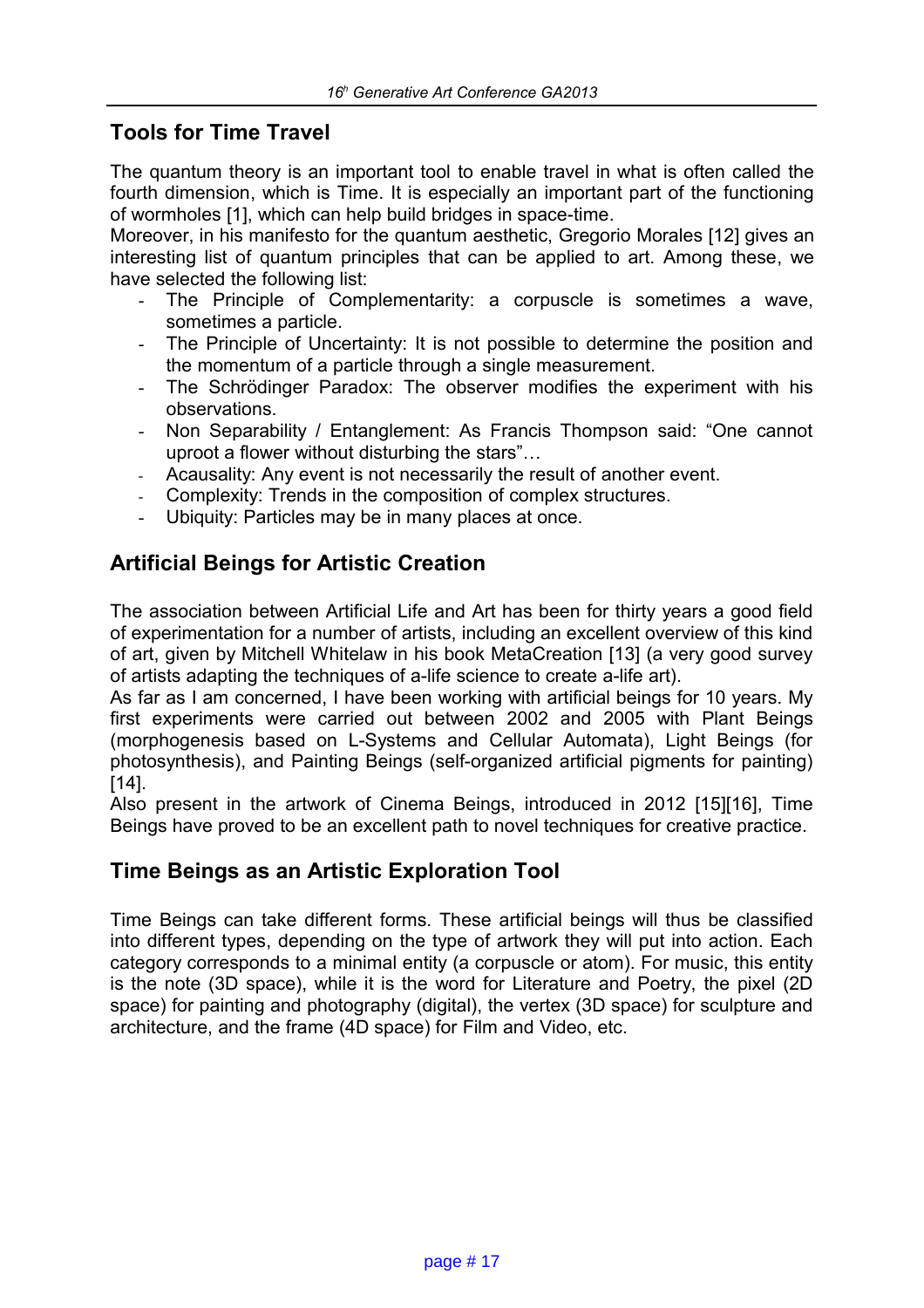

*Figure 3: Exploration of the film 'Le Ballet Mécanique' (Fernand Leger, 1924) by Time Beings.*

To understand what Time Beings are, let us give some examples of major artistic explorations that may be feasible by Time Beings:

In a 2D space, the basic element is the pixel. It is located on a plan (which is the image plane) and its position determines the distance in number of pixels relative to its neighbors: for example the pixel with coordinates (x1,y1) at (0,0), has a distance value of 10 from the pixel  $(x2,y2)$  at  $(10,0)$ , using the classic formula:

*D*=√(*x2*−*x1*)<sup>2</sup>+(*y2*−*y1*)<sup>2</sup>

These distance values can also be used as a time travel scale. While you look at an artwork, the journey time is real. If you move closer to see the details of a certain part, it takes a certain time to explore other areas of the work (see figure 4).

Here, Time Beings can be compared with virtual eyes, navigating on the picture space.

Thus, Time Beings have a "wormhole" function included in their system, which allows them travelling almost instantly through the space-time distance between two pixels located at the ends of the wormhole (like a virtual camera going from one pixel of a picture, directly to another one). The notion of scaling in space-time is crucial here: it is what defines the course of the work, with more or less detail.

The above description relates to a finished artistic work. But Time Beings are also able to explore a more interesting space-time which connects to the time used to make the artwork. For this, we must of course have several images, taken at different times during the artist's work in progress (for example, photographs of a painting, during its evolution). In this case, "Virtual Wormholes" work not only in the 2D space of the image, but also in multi-dimensional spaces and time series images. Thus, the exploration of a work can begin from a pixel of the final picture; go on to a pixel of a previous image from the process of creation, move back to a later one, etc.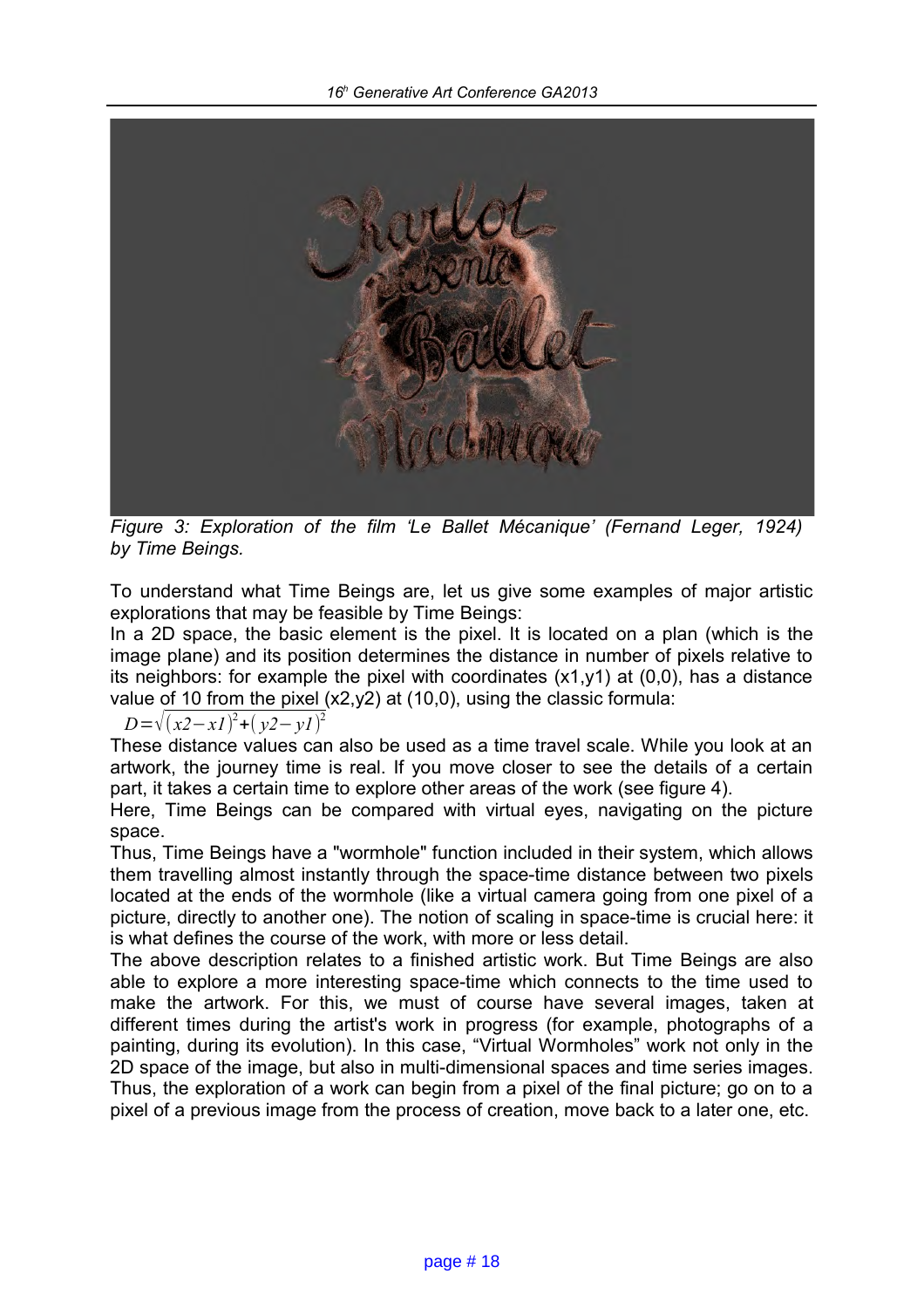

*Figure 4: Exploration of Mona Lisa (Leonardo Da Vinci) by Time Beings. (With Quantum Cellular Automata Patterns)*

The exploration of film artworks is even more interesting. Time Beings consider a film as a 3D volume, composed of frames. They use virtual wormholes to travel through the time and space of the film, and thus view the movie in completely new ways.

As for still images, the course of Time Beings can travel in different versions of a film, from simple animated storyboards to final film, through various intermediate stages (animatics, rushes, etc.).

Just imagine you have a virtual camera, viewing one frame of your film, then going directly to another one, and so on. Thus, you can explore a movie, with strange way, and discover new interpolations between different frames.



*Figure 5: Quantum Exploration of the film « Back to the Future ».*

Another aspect of Time Beings allows them to explore 3D geometry, based on the vertices coordinates, which are the main components of digital volume creations. In this case, the travel in time space is inside the 3D space of the sculpture or architecture (digital or scanned), from one vertex to another. We use the same formula as above, but with three dimensions:

#### *D*=√(*x2*−*x1*)<sup>2</sup>+(*y2*−*y1*)<sup>2</sup>+(*z2*−*z1*)<sup>2</sup>

Note here that the more advanced methods for traveling in a creation's space can be employed using the rules of Quantum Cellular Automata [19] (a special kind of cellular automata, using quantum computation), which themselves are based on the principles of superposition of states, allowed by the use of Qubits [17] (a special kind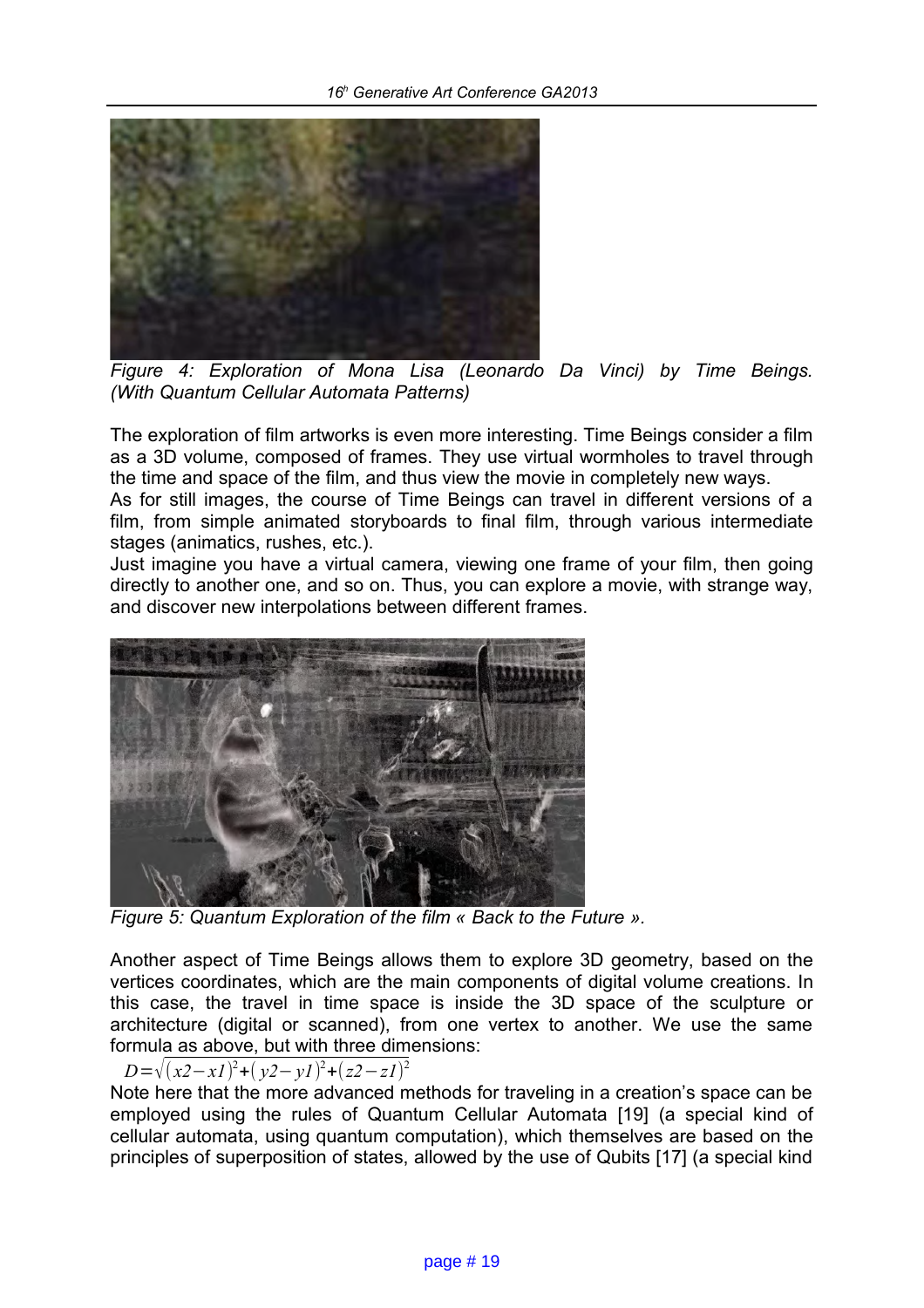of bit, that can be 0, 1, or a superposition of both.), replacing the use of normal bits for digital creation.

Thus, the virtual camera (Time Beings) can travel from one vertex to another one, using cellular automata rules, instead of the "wormholes method", described previously. For example, the vertex with coordinates xyz equal to (5,8,1) can be followed by (5,9,1) or/and by (5,8,2). If the superposition state is chosen ("and" mode), the system use compositing rules to make the picture ("add" mode as in Photoshop software).

Time Beings are also present in musical pieces of art. Here, the musical note becomes the elementary corpuscle, and time travel in the artwork occurs in the 2D score's space. For example, Time Beings can read a score, not linearly, but from one note to another one, using cellular automata or virtual wormholes.

Similarly, the exploration of textual works is done with words, allowing Time Beings to create suites of poetic words, in the same way as described above.

Here is a small table illustrating some of the exploration experiences that are possible with Time Beings:

| <b>Experimentations</b>                                                                                | Painting/                                                                                                                                                                                             | Cinema                                                                                                                                                                                                                                                    | Sculpture/<br><b>Architecture</b>                                                                                                                                                                                 | <b>Music</b>                                                                                                                                    | Poetry                                                                                                                                         |
|--------------------------------------------------------------------------------------------------------|-------------------------------------------------------------------------------------------------------------------------------------------------------------------------------------------------------|-----------------------------------------------------------------------------------------------------------------------------------------------------------------------------------------------------------------------------------------------------------|-------------------------------------------------------------------------------------------------------------------------------------------------------------------------------------------------------------------|-------------------------------------------------------------------------------------------------------------------------------------------------|------------------------------------------------------------------------------------------------------------------------------------------------|
|                                                                                                        | Photography<br>Pixel                                                                                                                                                                                  | Frame                                                                                                                                                                                                                                                     | Vertex                                                                                                                                                                                                            | <b>Note</b>                                                                                                                                     | Word                                                                                                                                           |
| <b>Corpuscle</b><br><b>Space</b>                                                                       | Picture (2D)                                                                                                                                                                                          | Volume of all                                                                                                                                                                                                                                             | Object (3D)                                                                                                                                                                                                       | Score (2D)                                                                                                                                      | Book (3D)                                                                                                                                      |
|                                                                                                        |                                                                                                                                                                                                       | frames (3D)                                                                                                                                                                                                                                               |                                                                                                                                                                                                                   |                                                                                                                                                 | or<br>paper<br>(2D)                                                                                                                            |
| Time Travel with<br>Wormhole                                                                           | <b>Start</b><br>with<br>pixel 1, zoom<br>into a detail,<br>space-time<br>travel to pixel<br>$\overline{2}$<br>Time<br>by<br>Being.                                                                    | Start<br>with<br>frame<br>1,<br>Time<br>Being<br>travels in the<br>volumetric<br>space-time<br>of the film to<br>the frame 2.                                                                                                                             | Start with vertex<br>1. Time<br>Being<br>travels<br>to<br>the<br>Vertex 2.                                                                                                                                        | <b>Start</b><br>with<br>note 1, the<br>sound<br>is<br>played, and<br>then Time<br>Being<br>travels<br>to<br>$\overline{2}$<br>note<br>(played). | with<br>Start<br>word<br>1.<br><b>Time Being</b><br>travels<br>to<br>$\overline{2}$<br>word<br>(read).                                         |
| Schrödinger Cats,<br>Quantum<br><b>Superposition</b>                                                   | Several<br>versions of an<br>image<br>available.<br>Beings travel<br>within pictures<br>with quantum<br>superposition<br>states (Qubits<br>calculations).<br>(Example:<br>Monet, Rouen<br>Cathedral). | Several<br>versions<br>of<br>film<br>the<br>available<br>(animatics,<br>film,<br>final<br>$etc.$ ).<br>Time<br>Beings travel<br>different<br>in.<br>versions and<br>frames using<br>calculations<br>οf<br>quantum<br>superpositio<br>with<br>n<br>Qubits. | Several versions<br>of the 3D object<br>available. Beings<br>between<br>travel<br>shapes<br>(vector<br>calculation<br>οf<br>displacements<br>and<br>superposition of<br>states<br>with<br>Qubits<br>calculations. | Several<br>versions of<br>music<br>available.<br>Quantum<br>superpositi<br>states<br>on<br>for music.                                           | Several<br>variants of<br>text.<br>a<br><b>Time Being</b><br>travels<br>by<br>quantum<br>superpositi<br>on<br>between<br>existing<br>versions. |
| Quantum Cellular<br>Automata. (QCA)<br><b>Using</b><br>Hadamard<br><b>Gates</b><br>and Pauli<br>Gates. | QCA<br>Using<br>rules<br>for<br>navigating<br>in<br>a picture.                                                                                                                                        | Using<br><b>QCA</b><br>rules<br>for<br>navigating<br>between<br>frames of a<br>movie.                                                                                                                                                                     | Using QCA rules<br>for navigating in<br>the geometry of<br>an object.                                                                                                                                             | Using QCA<br>rules<br>for<br>playing<br>music.                                                                                                  | Using QCA<br>rules<br>for<br>reading<br>a<br>text.                                                                                             |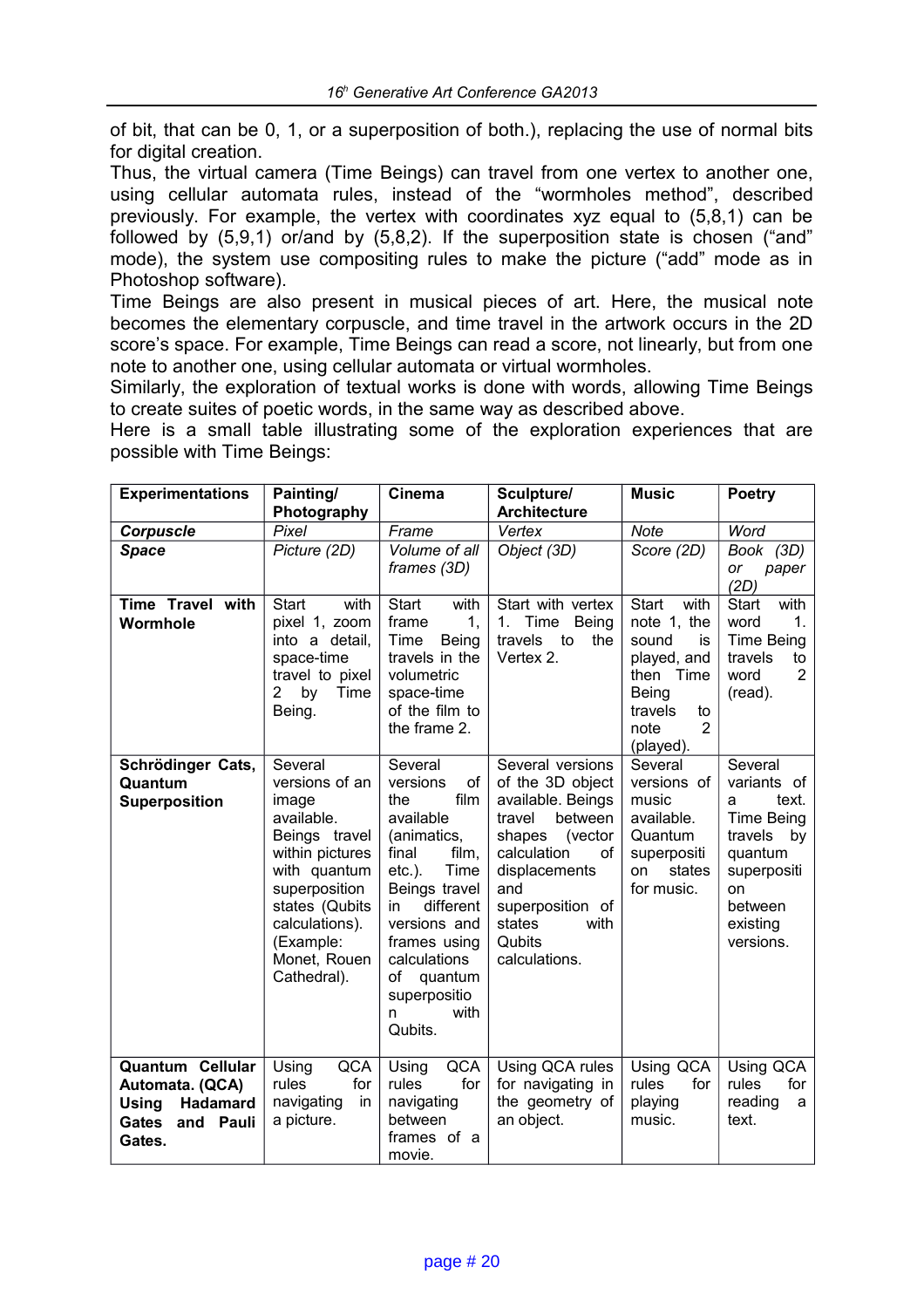## **Time Beings as a Creation Tool**

Another very important aspect of Time Beings is that they can also be used for artistic creation. The operations here are very similar to the exploration ones and use the same basic tools (Qubits, Quantum Cellular Automata, Virtual Wormhole, etc.). In order for Time Beings to be able to create, a minimum starting axiom is required: a pixel, a frame, a vertex, a note, a word, etc. Time Beings are autonomous beings that include self-organization parameters for creation, and work with various quantum rules, as listed above.



*Figure 6: Cinema Quantum Creation, by Time Beings*



*Figure 7: Digital Sculpture Creation, by Quantum Time Beings.*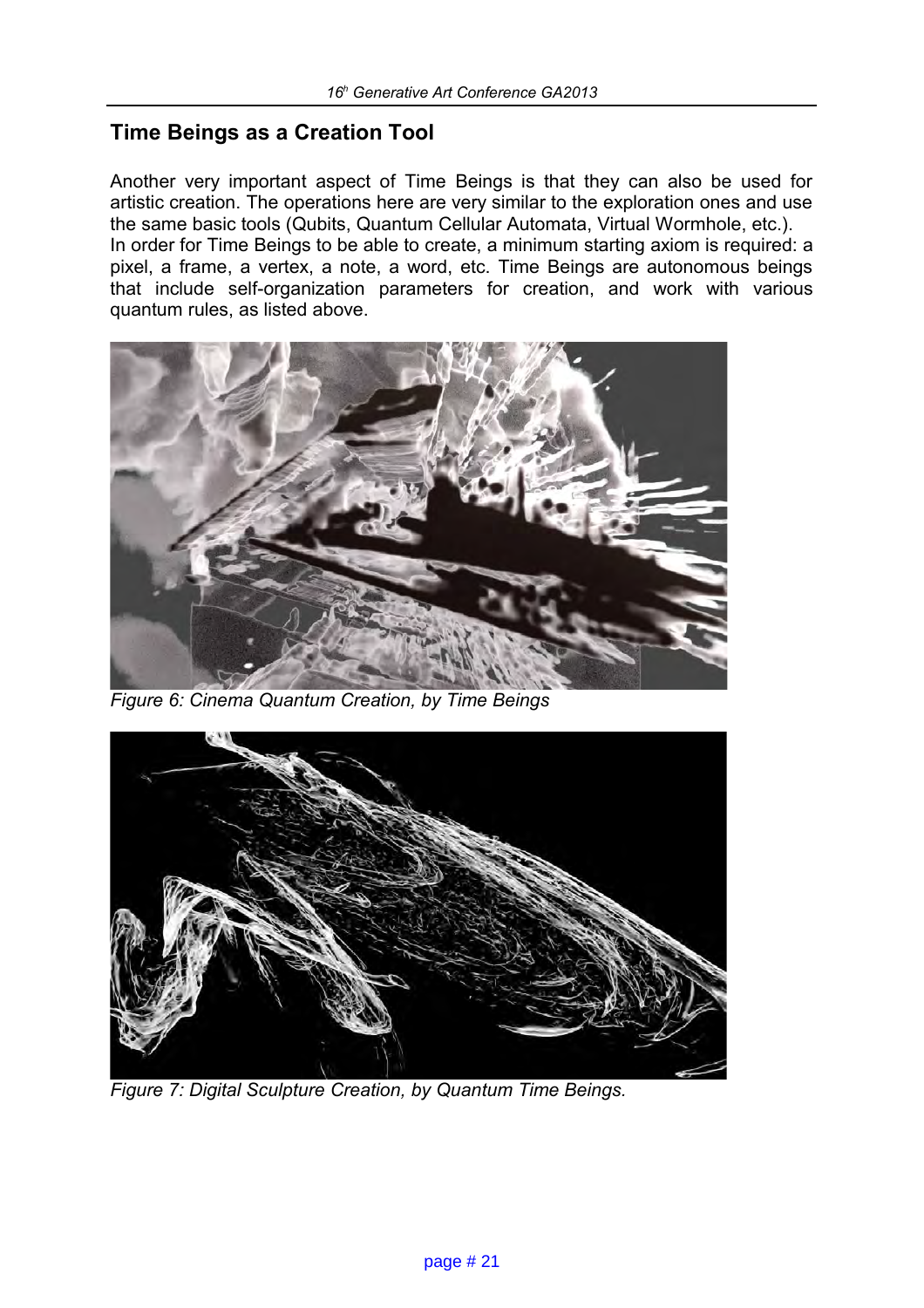## **Most important Quantum Art Exploration and Creation Methods**

Each art form has its elementary particle/atom (various kinds of Time Being) and uses various methods.

| Art                          | Painting/Photogr<br>aphy                                                                                                   | Cinema                                               | Sculpture/Architec<br>ture       | Music                | Poetry                     |  |  |  |
|------------------------------|----------------------------------------------------------------------------------------------------------------------------|------------------------------------------------------|----------------------------------|----------------------|----------------------------|--|--|--|
| Particle/Atom                | Pixel                                                                                                                      | Frame                                                | Vertex                           | <b>Note</b>          | Word                       |  |  |  |
| Wormholes                    | pixel<br>From<br>pixel                                                                                                     | to $From$<br>frame l<br>to frame                     | From<br>vertex<br>vertex         | to From<br>to note   | note From word to<br>word  |  |  |  |
| Uncertainty<br>Principle     | Pixel<br>coordinates<br>color                                                                                              | Frame<br>$or$   number<br>or l<br>color<br>histogram | Vertex position or Note<br>color | pitch<br>or duration | Word position<br>or length |  |  |  |
| Complementarity /<br>Duality | Particle (pixel, frame, vertex, note, word) transformed by a Wave Function(*)                                              |                                                      |                                  |                      |                            |  |  |  |
| Schrödinger<br>Superposition | Qubit values for parameters calculations (0,1 or superposition of both)                                                    |                                                      |                                  |                      |                            |  |  |  |
| Entanglement                 | Particles are linked (shared state / parameters)                                                                           |                                                      |                                  |                      |                            |  |  |  |
| Schrödinger<br>Paradox       | The observer modifies the artwork (for example pixel color, frame contrast, vertex<br>position, note pitch, word position) |                                                      |                                  |                      |                            |  |  |  |
| <b>Ubiquity</b>              | One particle in two different places at the same time (parameters copied)                                                  |                                                      |                                  |                      |                            |  |  |  |

*(\*) Wave Function : See definition at [http://en.wikipedia.org/wiki/Wave\\_function](http://en.wikipedia.org/wiki/Wave_function) (Sympy implementation)*

## **About Techniques for Time Beings**

To give a very simple example: a red pixel will be translated in the picture's spacetime, according to two superposed states (by Qubit calculation), and thus will take two positions and two new colors in the image (for example, one blue and one green). These two new pixels themselves will then be transposed by the same process. Thus, a quantum image is created! Similarly, the creation of films, 3D objects, music, and poetry will use the same processes, possibly using other items (from all musical notes, words from a dictionary, etc.).

It seems important to use simulation tools to implement quantum Time Beings. In fact, why not take advantage of the possible use of Qubit superposition of states [17], instead of the traditional bits; giving only deterministic values (O or 1)?

Without going into a technical description which would be too long to develop here, we can just say that the world of Time Beings is developed in Python language, based primarily on the Sympy module of Quantum Mechanics [18] and the concept of Qubits, allowing the superposition of the two states (linear combination of 0 and 1).

Much of the movement of Time Beings artworks is based on Quantum Cellular Automata, as described initially by Jonathan Grattage [19].